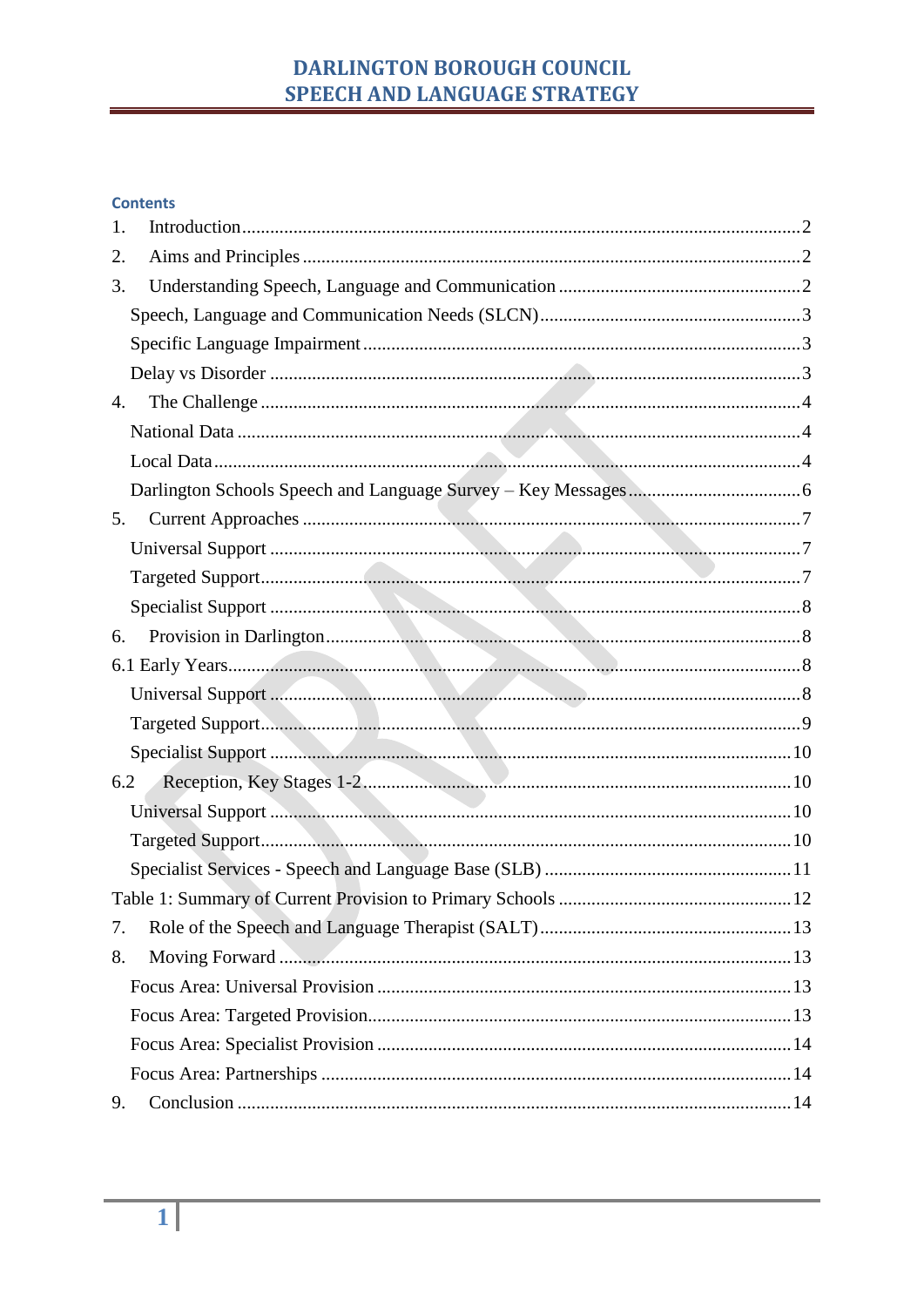# <span id="page-1-0"></span>**1. Introduction**

This strategy is designed to address the needs of children with language and communication difficulties across the Authority. It sets out the continuum of provision to enable schools to make the best decisions in how to support children with speech, language and communication needs (SLCN).

# <span id="page-1-1"></span>**2. Aims and Principles**

All Children and young people should expect to be educated in their local mainstream school. Therefore all mainstream schools should have the capacity, competence and confidence to provide for pupils with additional educational needs and/or disabilities, with resources allocated to ensure maximum value for money. Services should be focused, flexible and responsive to local needs; they should be fit for purpose, monitored for impact and performance, and open to change where needed.

In order to do this, we seek to ensure schools have the confidence, knowledge and skills to support children's language development and to identify where a child is at risk of language delay. The support provided can assist schools to ensure children are prioritised and support directed in the right way.

This will have the effect of the school's analysis of the effectiveness of its teaching and systems for support before deciding that she or he has special educational needs.

Additionally, the traditional approach has been to 'over-medicalise' a problem for many families and children, with incidence of language delay having the potential to swamp specialist services and reduce their focus on the children with higher need.

The strategic direction therefore should be for schools to benefit from this graduated model of delivery which enhances and better co-ordinates universal provision, and provides a wider range of evidence based targeted interventions, with the support of specialist provision, to be delivered by schools.

<span id="page-1-2"></span>Such a development will lead to earlier support for children, better targeting of support, an overall increase in capacity to deliver and clearer focus for specialist services.

# **3. Understanding Speech, Language and Communication**

The Communication Trust recommends using the following definitions of the terms speech, language and communication.

**Speech:** Children who have difficulties with speech sound development, regardless of cause. This could include difficulties with being able to make different speech sounds and / or using them in the right places in words. It would also include children who struggle to accurately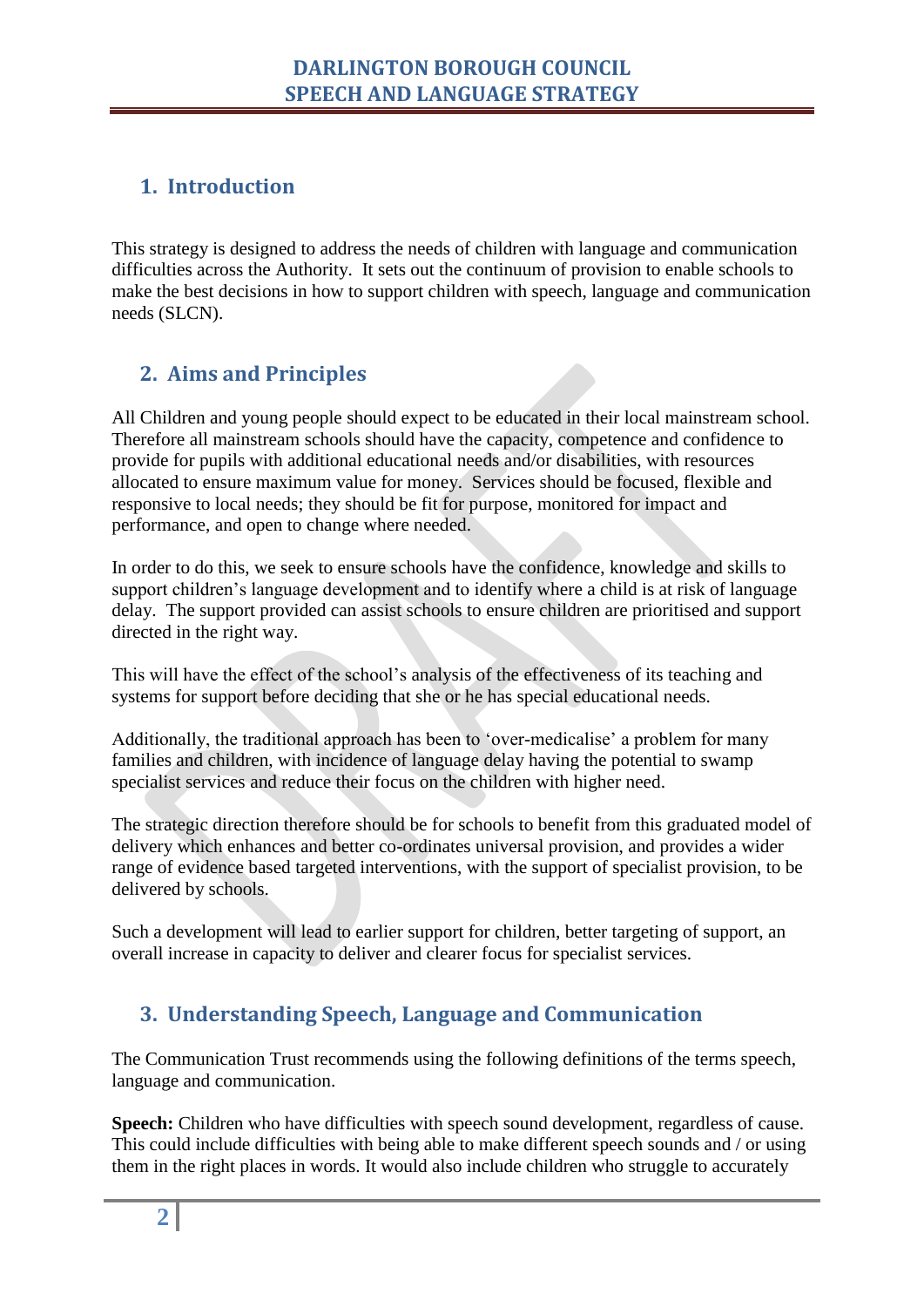listen and process speech sounds. Children with these difficulties may have a range of different "diagnoses", but could be described as having phonological delay or disorder, articulation difficulties or verbal dyspraxia. It may also include children with phonological awareness needs. The *Speech* category also includes children who have a stammer, so those children who have difficulties maintaining fluent speech.

**Language:** This includes both understanding of language and talking, sometimes referred to as receptive and expressive language. It will include children who have difficulties with any aspect of language, including children who struggle with one or more of the following; processing and understanding what people say; vocabulary; word finding; building sentences using appropriate grammar; syntax and morphology, talking and understanding using narratives or longer interactions and conversations.

**Communication:** This is about the way in which language is used to interact socially with others; so children who have difficulties knowing how to use language to interact with others in a variety of ways, children who struggle with the non-verbal rules of communication such as knowing how to take turns in a conversation, using appropriate eye contact, etc.

**Complex Needs:** This refers to children who will have other difficulties as well as those with speech, language and communication. Often this will refer to children with learning or cognitive needs, but may also be children with a combination of needs, such as sensory impairments, physical and language needs.

#### <span id="page-2-0"></span>**Speech, Language and Communication Needs (SLCN)**

The needs of children with primary Speech, Language and Communication Need (SLCN) can often be complex and the diagnosis of SLCN can be difficult, and in some cases SLC will not be the primary need.

The term SLCN can be used as a broad and inclusive term to include those whose primary difficulties (eg disorders of articulation, phonology, receptive language, expressive language, vocal quality, fluency, or social use of language), and also those for whom these needs are secondary (eg autism spectrum disorders (ASD), sensory impairments, more general cognitive difficulties, or primary behaviour difficulties).

### <span id="page-2-1"></span>**Specific Language Impairment**

Specific language impairment is a subgroup of SLCN and is a term that is used to describe difficulties with learning and using language, when these difficulties are not associated general learning difficulties or other conditions such as cleft palate, cerebral palsy, hearing impairment or autism. SLI falls within the umbrella term of Specific Learning Difficulties

#### <span id="page-2-2"></span>**Delay vs Disorder**

Language or speech delay describes a language or speech system that is progressing along typical developmental lines, reaching typical milestones, but at a rate slower than would usually be expected. Language or speech disorders describe a pattern of development which is unusual or atypical. These sorts of communication disorders are often harder for others to listen to and understand, and specific and specialist programmes are often required.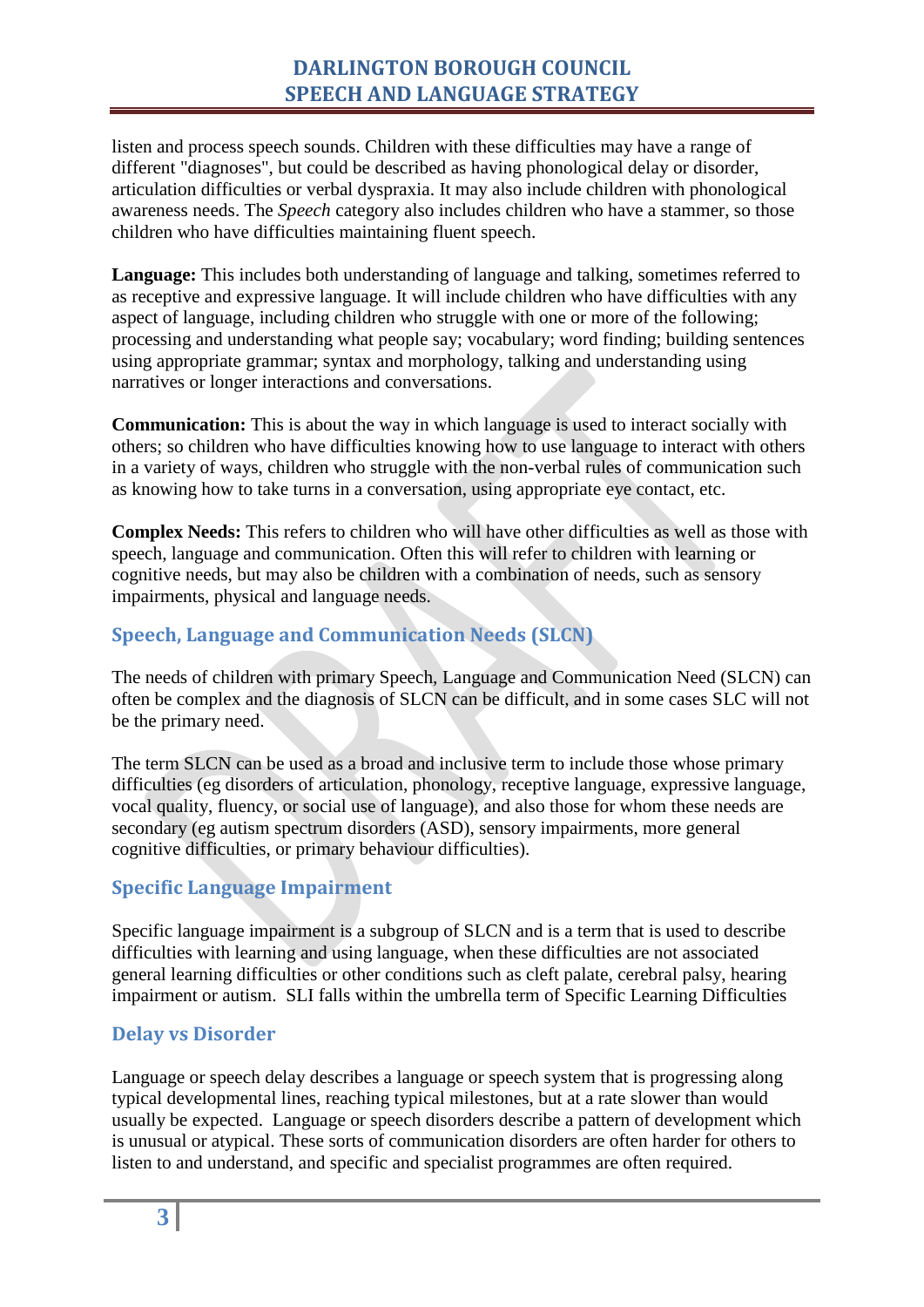### <span id="page-3-0"></span>**4. The Challenge**

#### <span id="page-3-1"></span>**National Data**

In the UK, over 1 million children and young people have some form of long term and persistent speech and language and communication difficulty. The impact of this is that 50- 90% of children with persistent difficulties go on to have reading difficulties and two thirds of 7-14 year olds with serious behaviour problems have language impairment.

SLCN is now the most common developmental disability in childhood, with all groups of children with SLCN experiencing a rapid rise in numbers. 7% of five year olds in England, on average two or three in every classroom, have a particular difficulty in speech and language, with an estimated 50% of children starting school with language skills delayed for their age. Nationally there is also a growth in numbers of children identified with SLCN as their primary need (58% since 2006) and 16.5% of statements of SEN nationally are for  $SLCN<sup>1</sup>$ .

#### <span id="page-3-2"></span>**Local Data**

The SEN national school census data (Academic year 2013/14 - Spring 2014) indicates that the primary need of 23% of school age pupils in Darlington is SLCN, just above the national average of 21%.

Speech and Language is the highest occurring SEN in Darlington growing on a year by year basis. The increase from 2013 to 2014 is 63 children.

Whilst the majority of children do not have a statement of SEN, the number of statements has increased over 25% since 2012.

SEN data for Years N1 to Year 14 is summarised below:

| Year | EYA+         | $SA+$ | Statement | Total |
|------|--------------|-------|-----------|-------|
| 2012 | $\mathbf{a}$ | 230   | 29        | 296   |
| 2013 |              | 246*  | ر ر       | 281   |
| 2014 | 102          | 200   |           | 344   |

\* 24 children recorded as SA+ are N1 and N2

For comparison purposes, the total number of children reported as having SLCN in the spring 2014 School Census, between Years N1 to Year 6 is below:

| Year | <b>EYFS</b> | KS1 |
|------|-------------|-----|
| 2012 | 91          | 167 |
| 2013 | 79          | 174 |
| 2014 | 106         | 196 |

1 1 ICAN, 2006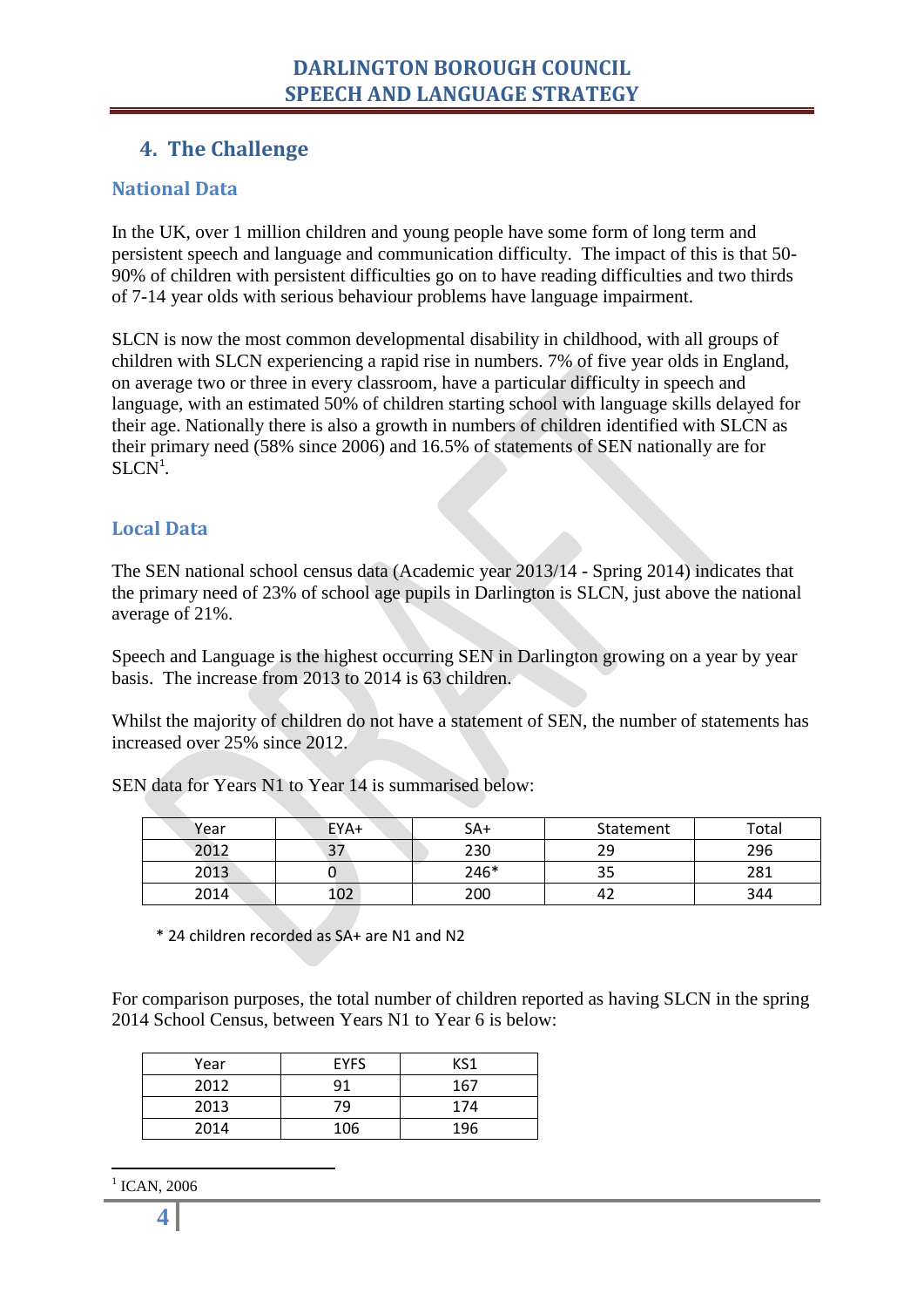The graph shows the growth between 2012-2014 of SEN at nursery and reception reaching a peak at Year 1. In Year 2 there is a significant drop with decreasing numbers through to Year 14 (12.5% of all children).

Early Years performance data for children in group settings (day-care, nursery school and pre-school playgroup) illustrates that there are 107 children presenting with Communication and Language needs in 2014/15.

According to the 2014 EYFS results, 29% of children are not reaching the Expected Levels of Communication and Language by the end of reception class. In some schools this can be 50% or more with one school having 61% of children entering year 1 underachieving in Communication and Language.

One third of Darlington children are not reaching the expected level of development in Literacy. This lack of achievement is due to the underperformance within the strands of Communication and Language – if 21% plus children are not achieving expected levels in Listening and attention, Understanding and speaking then they do not have the skills to build reading and writing on.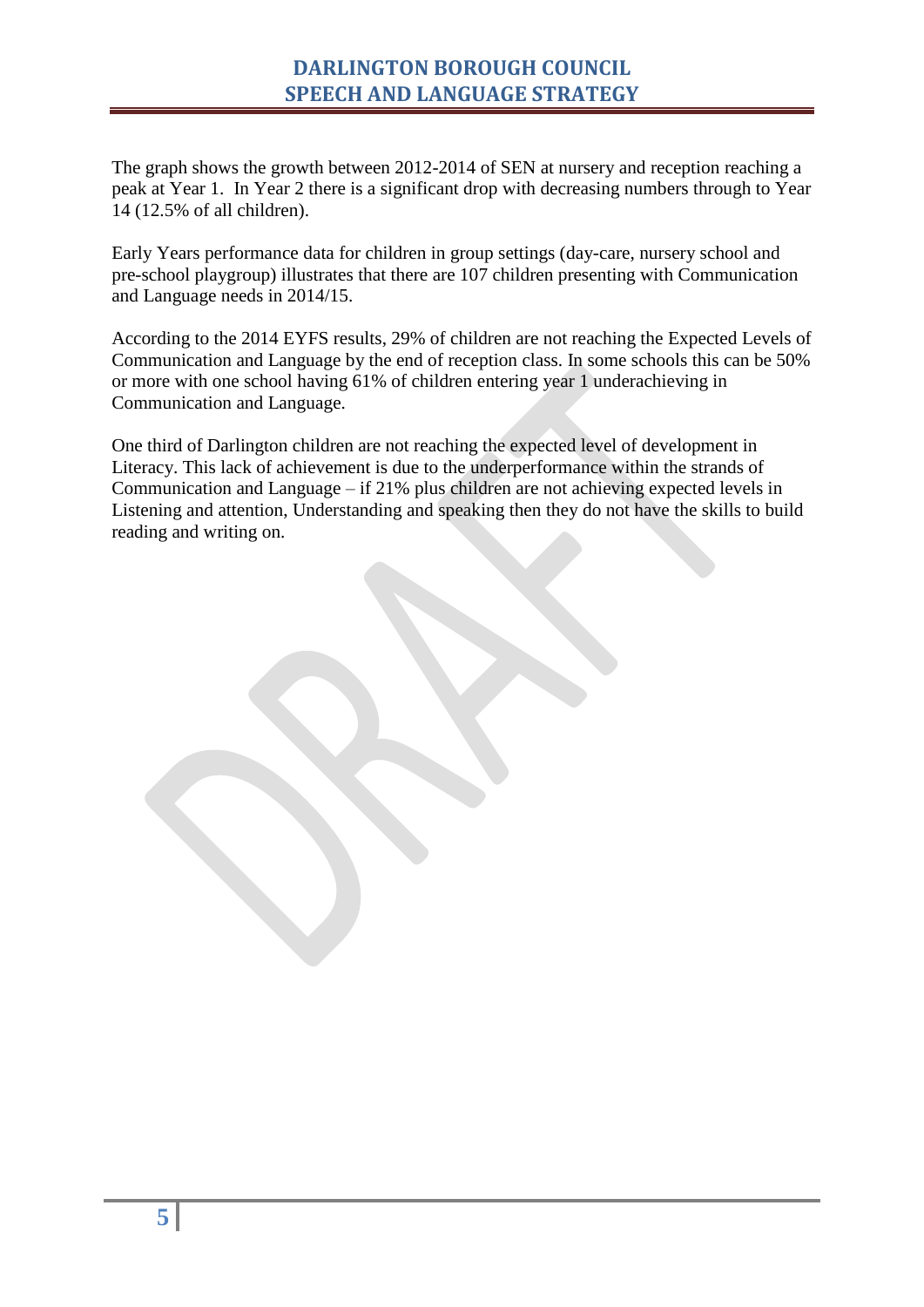# **DARLINGTON BOROUGH COUNCIL SPEECH AND LANGUAGE STRATEGY**



SEN Primary Need by **SCLN** 

## <span id="page-5-0"></span>**Darlington Schools Speech and Language Survey – Key Messages**

A survey of speech and language support in all Darlington schools (February 2015), shows that incidences of SLCN are increasing, including those who have this as a secondary need, perhaps to autism, learning difficulties, hearing impairment, medical needs etc.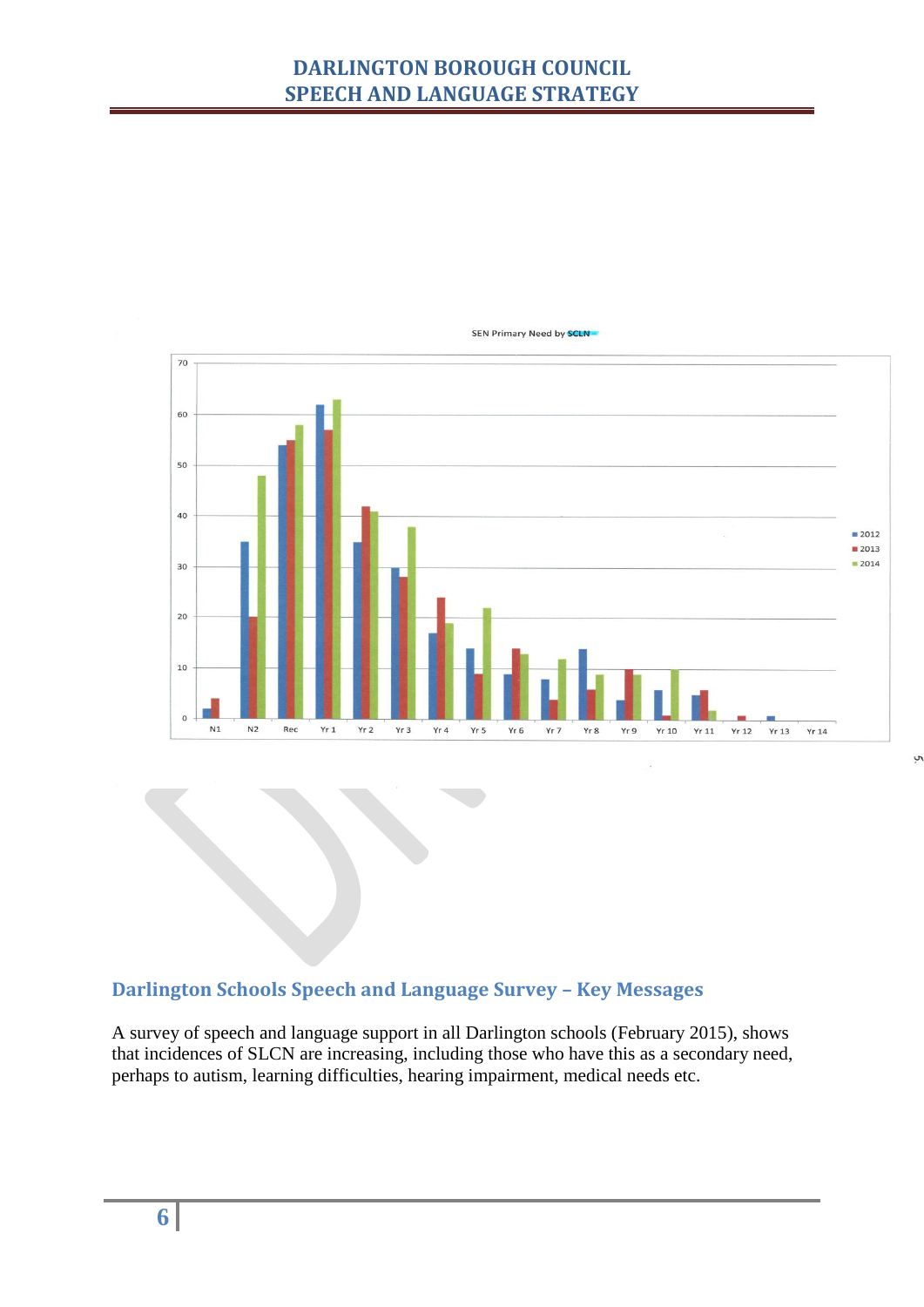In a survey of newly qualified teachers in  $2014<sup>2</sup>$  a third felt under-prepared to teach language comprehension. Likewise in our Darlington survey, TA's and support staff are required to support children with SLC targets and schools feel that higher level training is required.

The majority of school SENCos and/or HLTA's deliver SLC support in school, with the next largest group being TA's. Comments around training indicate that teachers and TAs are required to deliver SALT programmes, without significant SALT support.

Nurseries and/or schools with nurseries refer to SALT for SLCN support as they do not have access to the outreach service.

90% of settings/schools have input from a SALT and/or other health professional, with some commissioning their own SALT or alternative support. Other support for SLC is provided through other Darlington provision (eg, SCOS Behaviour support, Mount Pleasant outreach, low incidence needs team) and other external provision, eg CAMHS, Dyslexia for Action, Well Being Trust.

There was a mixed response to whether the services accessed by schools, are the right level. 33% said yes; 30% said no; 37% are not sure. Therefore schools may need more support to evaluate whether children are making the right level of progress.

<span id="page-6-0"></span>The majority of respondents to the survey access NHS services. 58% of respondents access the outreach service and rate services as overall 'good' for quality.

# **5. Current Approaches**

### <span id="page-6-1"></span>**Universal Support**

Universal support is about what should be on offer for all pupils ie the effective inclusion of all pupils in high quality everyday teaching – *Quality First Teaching.* Such teaching will be based on clear objectives that are shared with pupils and revisited at the end of the lesson; new vocabulary will be carefully explained; lively interactive teaching styles will be used and maximum use made of visual and kinaesthetic as well as auditory/verbal learning. It also involves the effective use of resources including deployment of Teaching Assistants.

Approaches like these are the best way to reduce, right from the start, the number of pupils who need extra help with their learning or behaviour.

### <span id="page-6-2"></span>**Targeted Support**

Targeted support is part of the school's normal differentiated curriculum and teacher's regular planning groups. For those who need help, there should be targeted support, ie. Small group or 1-1 intervention for pupils who can be expected to catch up with their peers.

1

<sup>&</sup>lt;sup>2</sup> I CAN Impact Report 2013/14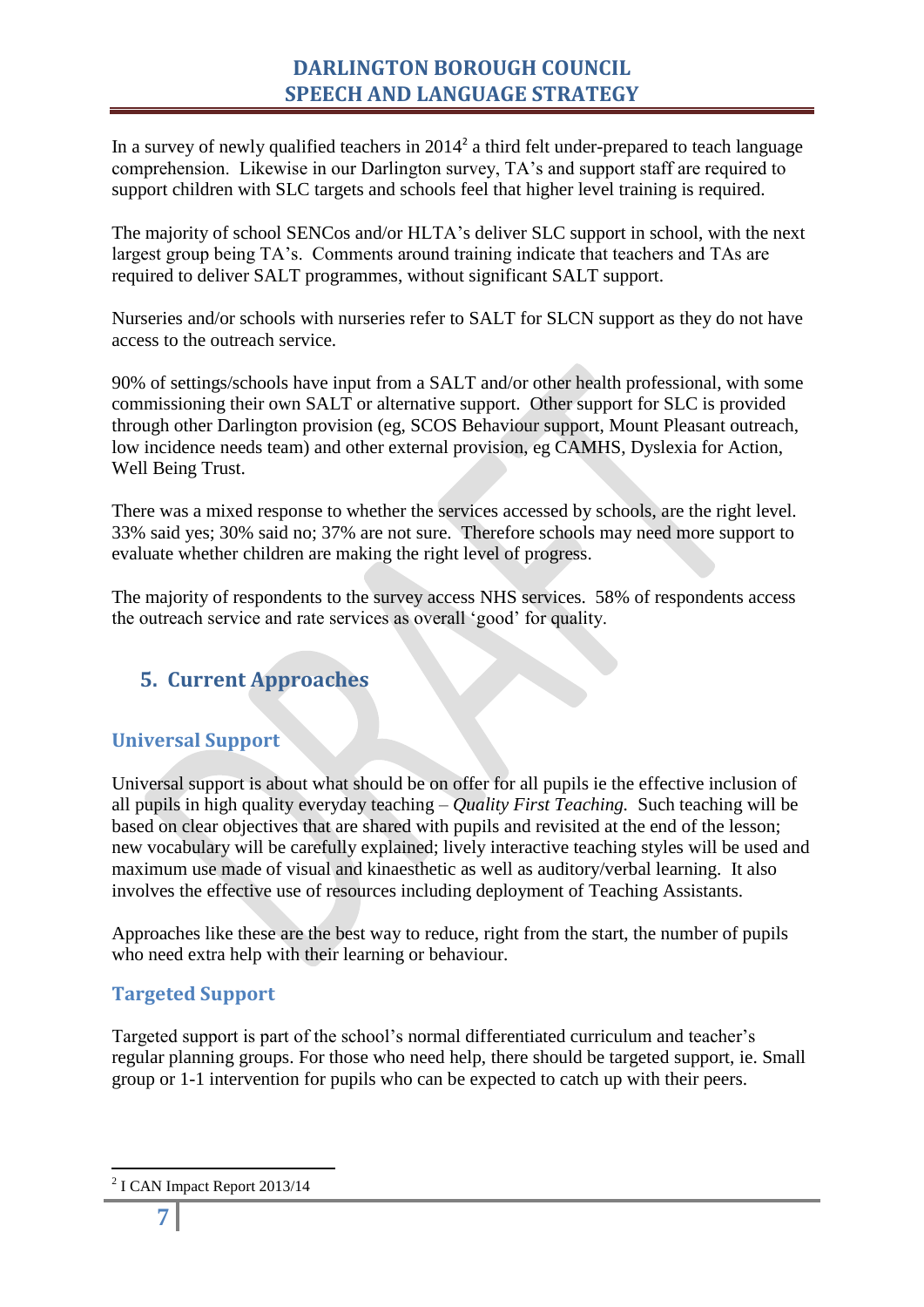Targeted support is designed for pupils for whom a well-structured, short-term programme, usually delivered by a TA working with a teacher, is all that is needed to enable them to catch up.

Taking part in such an intervention programme does not, when the programmes are delivered in an unmodified way in the age group for which they are intended, trigger a placement on the SEN register.

Most pupils receive this support because they have fallen a little behind their peers. They will not have SEN as defined in the code of practice. Some, however, might in addition to their lag in literacy, mathematics or social development have an autistic spectrum disorder, sensory or physical disability, or more severe social, emotional and behavioural difficulties. These pupils might already have been placed on SEN Support, because they are receiving other forms of intervention.

### <span id="page-7-0"></span>**Specialist Support**

Specialist support is about intervention for pupils for whom quality first teaching and catchup programmes are not enough. It will need to be a more individualised and intensive programme, involving more specialist expertise in the delivery, and may involve individual support. Specialist support is an SEN intervention. At this level, all pupils will be on SEN Support or have an Education, Health and Care Plan.

Where it is working effectively, this model has a funnelling effect, reducing through quality first teaching how many pupils need targeted intervention, and those who need more intensive and individual help. This means that schools will be able to target their SEN resources more effectively, at fewer pupils.

# <span id="page-7-1"></span>**6. Provision in Darlington**

# <span id="page-7-2"></span>**6.1 Early Years**

#### <span id="page-7-3"></span>**Universal Support**

Early support for young children is fundamental to laying the foundations for language development, to support the vital development of speech, language and communication skills. The emphasis on language and language development threads through all support and development work.

Early Years Private Voluntary Independent Providers, Schools and Childminders play a key role in providing foundation stage education for the majority of children under the age of five.

The statutory curriculum is governed by the Early Years Foundation Stage Statutory framework *which includes communication and language.* Three areas are particularly crucial for igniting children's curiosity and enthusiasm for learning, and for building their capacity to learn, form relationships and thrive.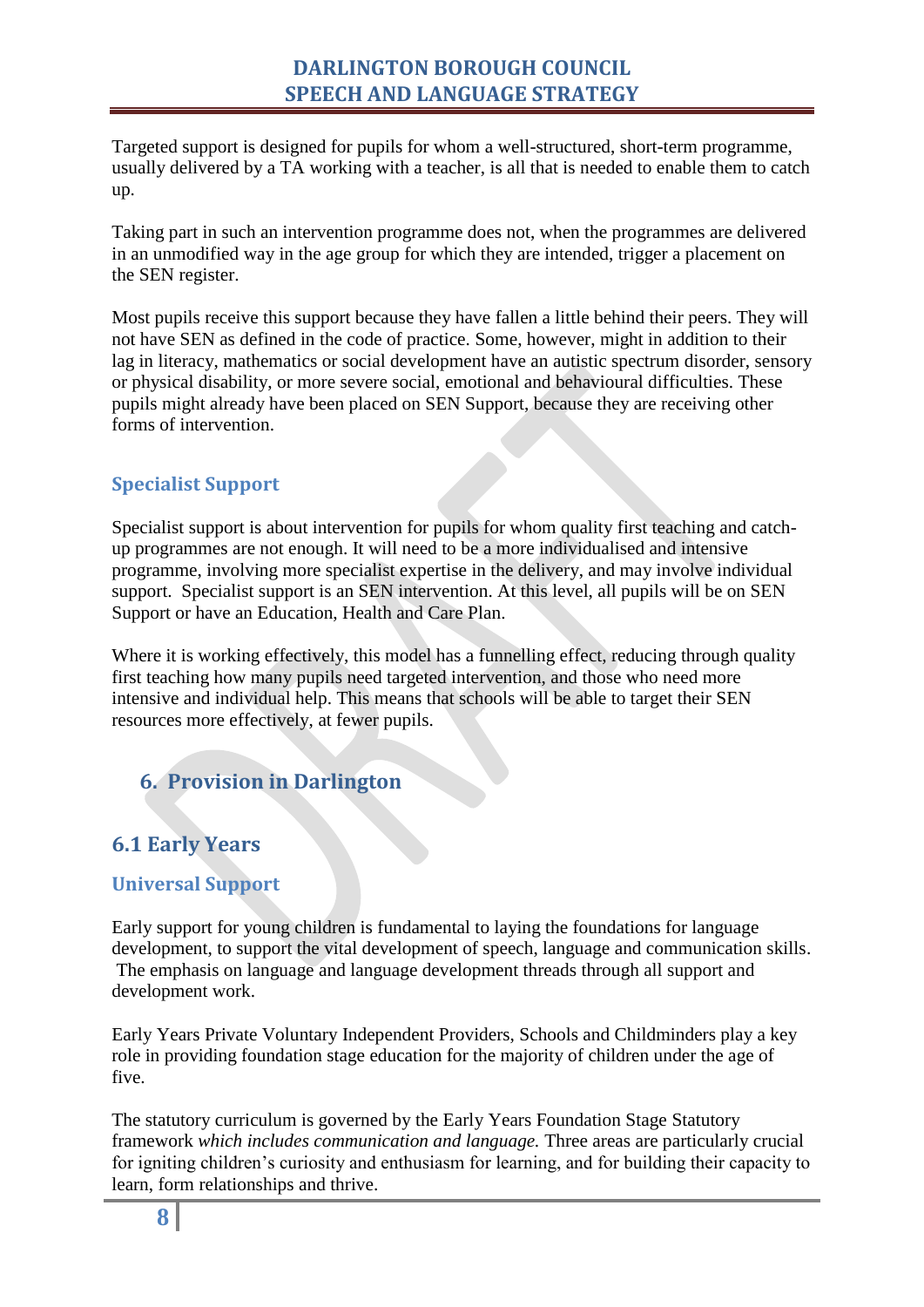## **DARLINGTON BOROUGH COUNCIL SPEECH AND LANGUAGE STRATEGY**

These three areas, the prime areas, are:

- communication and language;
- physical development; and
- personal, social and emotional development.

This places a child's speech, language and communication, personal, social and emotional development alongside the physical development at the heart of early years practice. It is underpinned by observation based assessment based on a secure knowledge of child development.

There are two statutory points in the Early Years Foundation Stage where practitioners must indicate whether children are meeting expected levels of development and report judgments to parents. The statutory 2 year old progress check and Early Years Foundation Stage profile provide milestone opportunities to summarise information about a child's development. This assessment plays an important part in helping parents, carers and practitioners to recognise children's progress whilst also helping to identify those who need targeted or specialist services.

Existing universal support includes the Darlington Borough Council Early Years Inclusion Co-ordinator Team who support group settings/schools to meet the needs of children in the setting from birth to 4+ years.

#### <span id="page-8-0"></span>**Targeted Support**

For those children whose needs cannot be met without additional support, because their needs decrease adult capacity to address the progression of the whole group/class, additional funding may be necessary. The setting/school is responsible for identifying the child's needs through appropriate assessment and comparison to the child's peer group and for ensuring that parents/carers are involved in the process. Eligibility for additional funding is based on an application (one-plan) submitted by the setting/school to the Early Years Inclusion Panel.

The Early Years Team which includes CDOs and Foundation Stage Advisory Teachers (FSAT) provides support through general training, bespoke training and specialist training. In particular the team provide Letters and Sounds Phase 1 training and specific professional development focused on the development of language. The team are familiar with the ICAN materials and use the materials and steps of development in their advice, support and training. Every Child a Talker audits are used regularly in schools and settings. One of the FSATs was the borough lead for Every Child a Talker and continues to support and offer advice in line with the recommendations.

The Life Stages Early Support Team supports children from birth to the term after their 3<sup>rd</sup> birthday within the home.

The Low Incidence Needs service provide advice and support to settings/schools with early years children with high level need regarding how to use visual supports and signing with all children.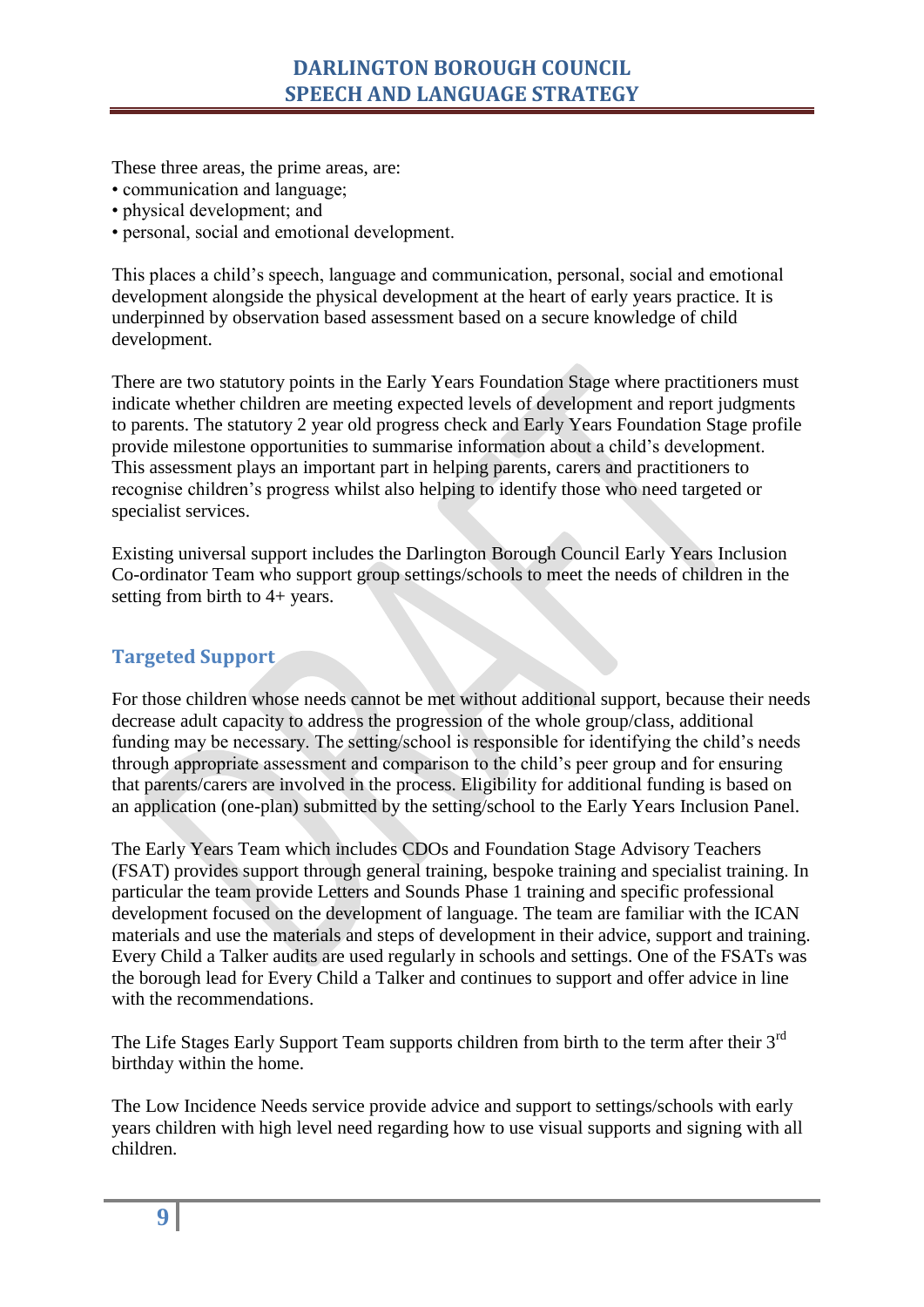### <span id="page-9-0"></span>**Specialist Support**

For those children whose needs cannot be met without additional support, because their needs decrease adult capacity to address the progression of the whole group/class, additional funding may be necessary. The setting/school is responsible for identifying the child's needs through appropriate assessment and comparison to the child's peer group and for ensuring that parents/carers are involved in the process. Eligibility for additional funding is based on an application (one-plan) submitted by the setting/school to the Early Years Inclusion Panel.

# <span id="page-9-1"></span>**6.2 Reception, Key Stages 1-2**

Recognising that the ability to speak and listen underpins all learning; good primary education demonstrates this by focusing on developing and embedding talk across the curriculum.

Northwood Primary School provides a support service to ensure that children with SLCN:

- Improve their speech, language and communication skills and reduce any impact this may have on their learning;
- make good educational progress and reduce or close any attainment gap that was existing between them and their peers on entry to school;
- are happy at school, feel included and fully participate in the life of the school;
- move successfully on to a new school or provision as best for the child's needs.

Table 1 summarises the provision available to support schools in Darlington.

A specialist teacher and Higher Level TA based at Northwood Primary school run an outreach service to provide advice, information and training which can be accessed by schools through making direct contact using a request form. This is delivered at the universal and targeted levels.

#### <span id="page-9-2"></span>**Universal Support**

Universal support is provided through training on relevant intervention programmes such as Language Link, which should be carried out as a whole class approach, this promotes a better understanding of the English Language.

The specialist teacher and HLTA provide support to review children's language link results, support to develop programmes of support, or one to one activities and interventions, but do not deliver these. This will be followed by monitoring and further advisory visits and support to progress learning targets.

### <span id="page-9-3"></span>**Targeted Support**

Children at this level of support are likely to have a One Plan with Speech and Language as a primary need.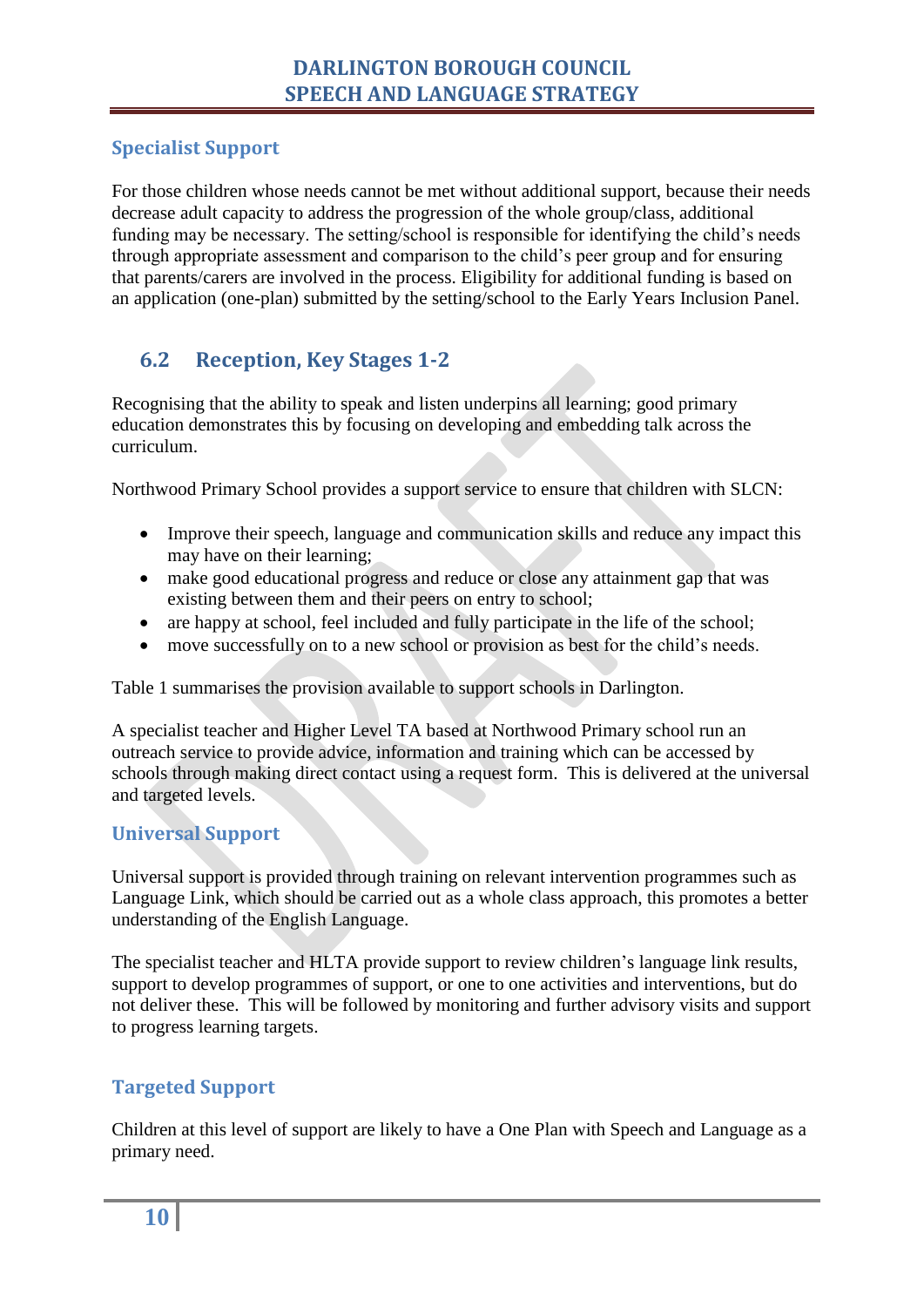The aim of the outreach in this case is to support and/or contribute to the school's own SEN support package. It is the schools responsibility to track progress and provide all the evidence to show that all interventions have been fully utilised over a reasonable period of time.

It is likely children supported at this level have support from a Speech and Language therapist, and all support will be in liaison with this service. The next stage for children whose speech is not improving to the levels expected is to access

#### <span id="page-10-0"></span>**Specialist Services - Speech and Language Base (SLB)**

Where a child's Speech and Language development is severely disordered and having received support in schools (it is expected that the outreach service are part of the continuum of support), a recommendation can be made by both a Speech and Language therapist, and an Educational Psychologist, who will identify where a child is a suitable candidate for the specialist provision, in liaison with the Northwood SENCo and Speech and Language base team.

Eligibility is based on an application (one-plan) submitted by the setting/school to the LA Provision Panel, after recommendation from a school in liaison with the SALT and other specialists.

The SLB provides medium term support for up to a maximum of 2 years. Children can exit the base at any time within the period of placement.

For children with longer term Speech and Language needs, it is expected that these children will have a statement or EHC Plan, and this package of support will be delivered within schools. Support from the outreach service can also be accessed.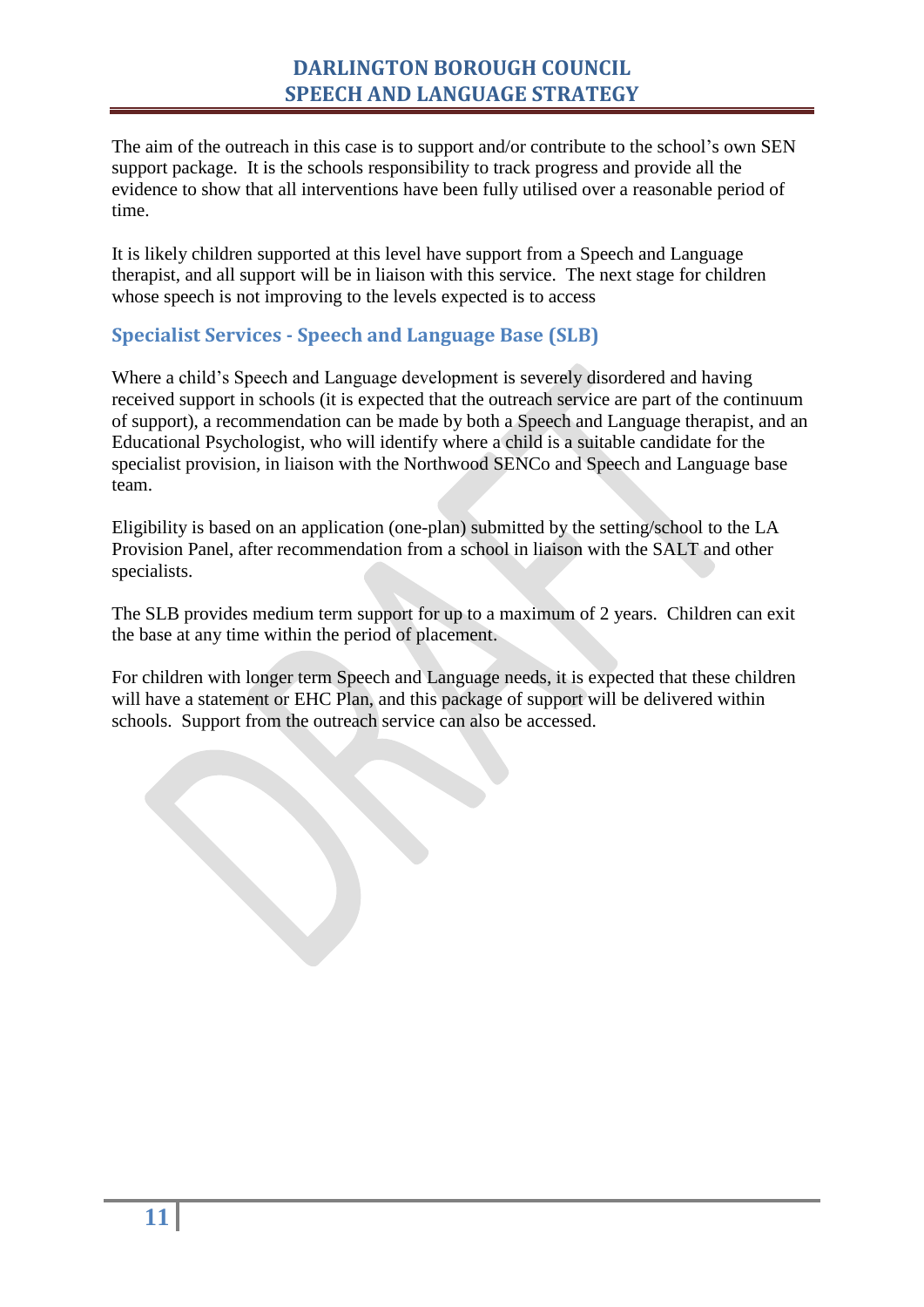# **DARLINGTON BOROUGH COUNCIL SPEECH AND LANGUAGE STRATEGY**

| Level                     | rabic 1. Junimary of Carl Cherry Found to Fringry Jenovis<br>What                                                                                                                                            | For                                                                                                                                                                                                                                                                         | How                                                                                                                             | <b>Support for schools</b>                                                                                                                                                                                        |
|---------------------------|--------------------------------------------------------------------------------------------------------------------------------------------------------------------------------------------------------------|-----------------------------------------------------------------------------------------------------------------------------------------------------------------------------------------------------------------------------------------------------------------------------|---------------------------------------------------------------------------------------------------------------------------------|-------------------------------------------------------------------------------------------------------------------------------------------------------------------------------------------------------------------|
| 1. Universal<br>Level $3$ | High quality inclusive<br>class teaching which<br>promote all children's<br>language development.                                                                                                            | All children<br>Children with mild<br>and transient                                                                                                                                                                                                                         | Practical<br>classroom<br>based strategies<br>delivered in<br>mainstream<br>class.<br>Interventions<br>delivered in             | Northwood S&L base<br>provide training which<br>can be accessed by all<br>schools.<br>School staff contacts<br>S&L outreach service                                                                               |
|                           |                                                                                                                                                                                                              | delayed language<br>just below what is<br>expected for their<br>age.                                                                                                                                                                                                        | mainstream<br>class.                                                                                                            | who can provide<br>support in development<br>of interventions.                                                                                                                                                    |
| 2. Targeted<br>Level      | Schools have or are<br>provided with resources,<br>enhanced knowledge and<br>skills to identify and<br>support SLCN with<br>collaborative support<br>from experts.                                           | Children at SEN<br>support level who<br>have not responded<br>to above<br>interventions that<br>have moderately<br>delayed language<br>who following<br>intervention will<br>return to the<br>universal level in the<br>short term.                                         | <b>SALT</b><br>interventions to<br>be delivered 1-1<br>or small group<br>work.                                                  | School staff contacts<br>S&L outreach service<br>who provide support for<br>school staff to follow<br>programmes and<br>interventions.                                                                            |
| 3. Specialist<br>Level    | Intervention on an<br>individual or small group<br>basis at resource base<br>where language teacher<br>and TA supports children<br>in (F2 to KS2), up to a<br>maximum of 2 years.<br>Specialist intervention | Children with a One<br>Plan. Have SLC as a<br>Primary SEN need ie<br>severe and complex<br>SLCN disorder or<br>severe delay<br>significantly below<br>expected levels but<br>able to increase<br>participation and<br>return to<br>mainstream classes.<br>Children with EHC | SAL therapy and<br>interventions to<br>be delivered 1-1<br>speech and<br>language as well<br>as group<br>therapy.<br>Specialist | Referral by school via<br>SALT/EP to LA Provision<br>Panel.<br>Recommendation to<br>SLB.<br>Children not accessing<br>SLB to receive outreach<br>support at a more<br>intensive level.<br>Referral via SALT/EP to |
|                           |                                                                                                                                                                                                              | Plan. SLC is more<br>likely to be<br>secondary SEN need.                                                                                                                                                                                                                    | therapy<br>interventions                                                                                                        | SEN Panel, often<br>statement.                                                                                                                                                                                    |

### <span id="page-11-0"></span>**Table 1: Summary of Current Provision to Primary Schools**

1

 $3$  All children should be assessed through use of Language Link. If further intervention required, outreach can support. Some children already have been identified through health route, have been assessed with specific programmes being delivered by school.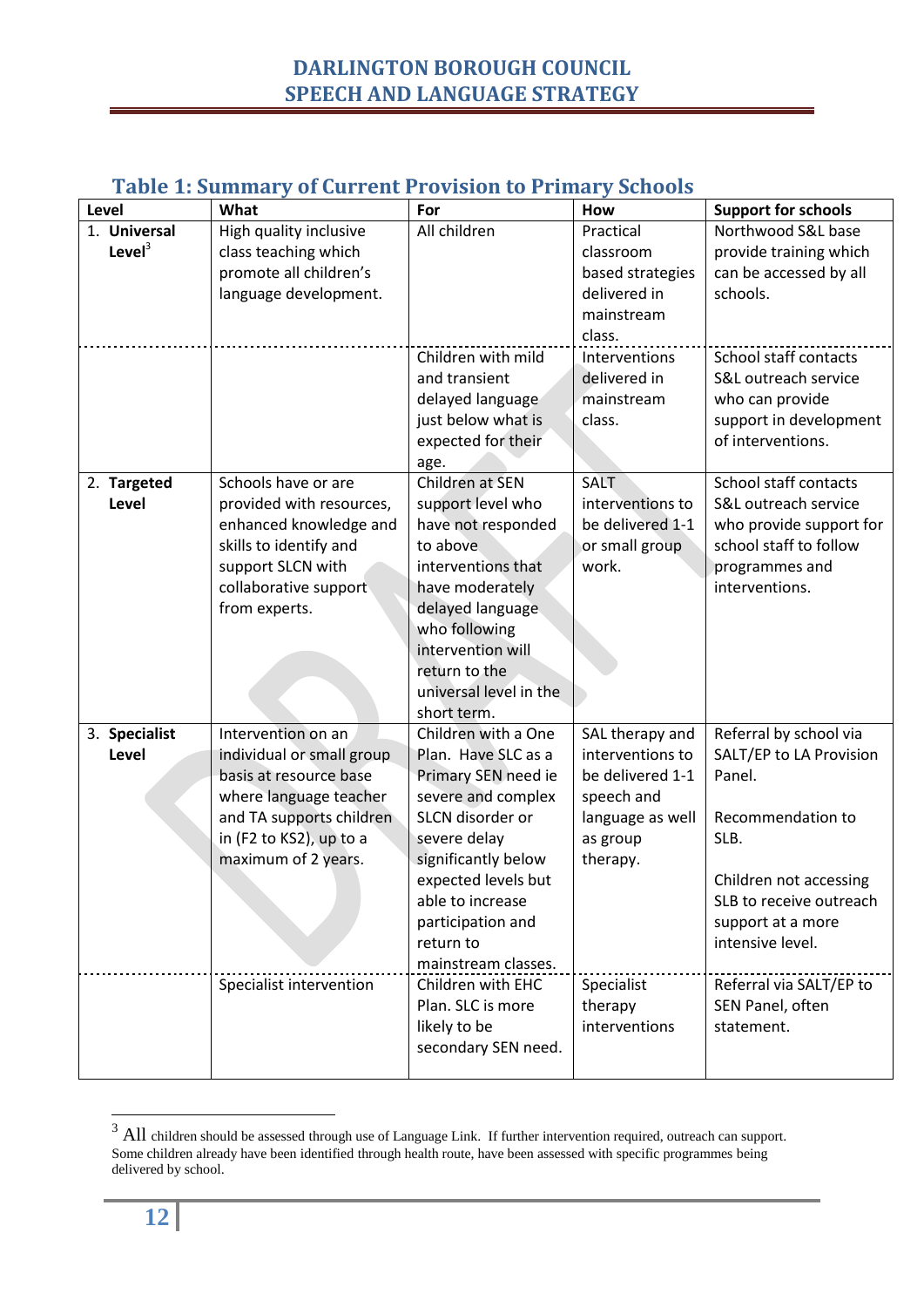# <span id="page-12-0"></span>**7. Role of the Speech and Language Therapist (SALT)**

Health therapists provide three levels of support to schools where it is identified that the difficulty is impacting on the child's ability to access the educational curriculum. It would not be expected that therapy is given outside of school.

- Universal: general information for the workforce, where to go for further information and what to do if they have concerns;
- Targeted: assessment and diagnosis (including in schools) for children with SLC delay who following targeted intervention will return to the universal level; and advice to the workforce around the needs of a child;
- Specialist: for children who have been identified with a SLC disorder or severe delay where intervention planning and liaison with parents/carers and support/supervision for the workforce (including training), will facilitate the effective implementation of specialist provision.

Schools have indicated that therapists are required to advise on the delivery of personalised programmes for children. A number of schools commission their own SALT support including training but should consider the continuum of provision including the outreach service to ensure best value for money.

# <span id="page-12-1"></span>**8. Moving Forward**

#### <span id="page-12-2"></span>**Focus Area: Universal Provision**

Actions:

- Review and evaluate training delivered in 2014/15 to Schools in Darlington, by the S&L Resource Base service.
- Working with the LA plan and deliver a rolling programme of training targeted at all Schools in Darlington.
- Actively promote the importance of language skills with parents and carers ensuring that families have access to a range of information about communication development milestones at key points in their child's life so that any difficulties can be identified early.

## <span id="page-12-3"></span>**Focus Area: Targeted Provision**

Actions:

- Review access criteria for the Outreach Service
- Review communication policy and ensure planned activities including liaison with SENCos, (advice and guidance available and levels of support expected)
- Identify and agree the suite of programmes/interventions which address identified need across the age range